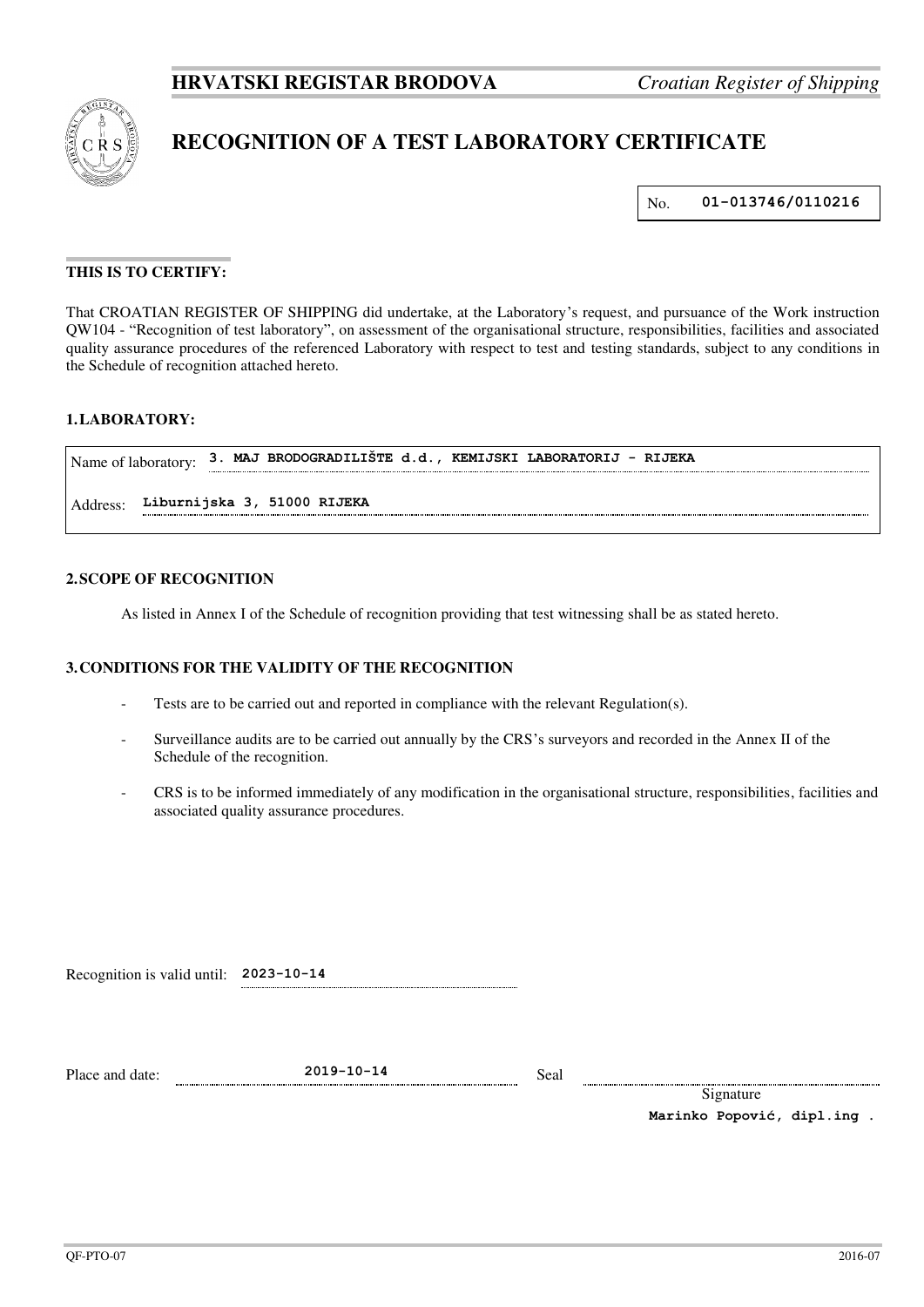# **SCHEDULE OF RECOGNITION**

Annex I to Certificate No:  $\vert$  No. **01-013746/0110216** 

| Item<br>No. | Test method                                                                                                                                                                                                                                                             | Regulation                                                    | Test standards<br>(latest edition)                                                                                                                                                                         | Test witnessing<br>mode (see note) | Comments |
|-------------|-------------------------------------------------------------------------------------------------------------------------------------------------------------------------------------------------------------------------------------------------------------------------|---------------------------------------------------------------|------------------------------------------------------------------------------------------------------------------------------------------------------------------------------------------------------------|------------------------------------|----------|
| 1.          | Ispitivanje kemijskog sastava metalnih<br>materijala<br>Chemichal testing of metalic material                                                                                                                                                                           | Pravila<br>HRB-a Dio 25<br><b>CRS</b> Rules<br>Part 25        | Laboratorijski<br>priručnici i Radna<br>uputa QS-D-101.12.3/<br>Laboratory manuals<br>and working<br>instructions QS-D-<br>101.12.3                                                                        | (3)                                |          |
| 2.          | Određivanje sadržaja vode u ulju<br>Determination of water contens in oil                                                                                                                                                                                               | Pravila<br><b>HRB-a Dio 24</b><br><b>CRS</b> Rules<br>Part 24 | <b>ASTM D95</b>                                                                                                                                                                                            | (3)                                |          |
| 3.          | Određivanje mehaničkih nečistoća u ulju<br>Determination of level of contamination by<br>solid particles in oil                                                                                                                                                         | Pravila<br><b>HRB-a Dio 24</b><br><b>CRS</b> Rules<br>Part 24 | ISO:4406<br><b>NAS 1638</b>                                                                                                                                                                                | (3)                                |          |
| 4.          | Ispitivanje tvrdoće, pH, klorida i kisika u<br>vodi<br>Testing hardness, ph-value, chloride and<br>oxygen in water                                                                                                                                                      |                                                               | Priručnik o<br>ispitivanju i<br>tehnološkim uvjetima<br>pripreme pogonske<br>vode, / Manual of<br>technological<br>condition, prepare and<br>testing industrial water                                      | (3)                                |          |
| 5.          | Ispitivanje fizikalnih karakteristike boje i<br>abraziva<br>Physical testing characteristics of paint<br>abrasive                                                                                                                                                       | Pravila<br><b>HRB-a Dio 24</b><br><b>CRS</b> Rules<br>Part 24 | ISO:2409;<br>ISO:8501-1<br>ISO:11127-2,5,6<br>ISO 8502-3; ISO 2178<br>SB:5932; SB 5308;<br>SB 5309<br><b>ASTM D1005</b><br>Radna uputstva<br>sustava upravljanja<br>kvalitetom/Working<br>instructions QMS | (3)                                |          |
| 6.          | Nadzor izvođenja AKZ čeličnih površina,<br>pregled čistoće površine, debljine premaza,<br>prionjivost, uvjeta nanošenja<br>Supervision of steel surface corrosive<br>protection activity, surface cleanness,<br>thickness coat of paint, adhesiveness and<br>infliction | Pravila<br>HRB-a Dio 24<br><b>CRS</b> Rules<br>Part 24        | ISO:8501-1<br>ISO:2409;<br>ISO 8502-3,4,6<br>ISO 8503-2<br><b>ISO 4624</b><br>SB:5932; SB:5309;<br><b>SPSS/84</b>                                                                                          | (3)                                |          |
| 7.          | Antikorozivna zaštita<br>Mjerenje zaštitnog potencijala<br>Anticorrosive protectio:<br>Determination of protective potential                                                                                                                                            | Pravila<br><b>HRB-a Dio 24</b><br><b>CRS</b> Rules<br>Part 24 | <b>SB 7439</b>                                                                                                                                                                                             | (3)                                |          |
| 8.          | Ispitivanje fizikalnih i kemijskih<br>čimbenika radnog okoliša<br>Physico-chemical testing characteristics of<br>industrial environment                                                                                                                                 | $\prime$                                                      | NN br.59/96;114/02;<br>13/09;46/08;6/84;30/09;<br>HRN EN 12464-1;<br><b>HRN EN 124646-2</b>                                                                                                                | (3)                                |          |
|             |                                                                                                                                                                                                                                                                         |                                                               |                                                                                                                                                                                                            |                                    |          |

Note:

- (1) Except otherwise agreed upon, the CRS witnessing is compulsory for every test.
- (2) First test and one per 4 years.
- (3) CRS witnessing is not compulsory.

Page 2 of 3